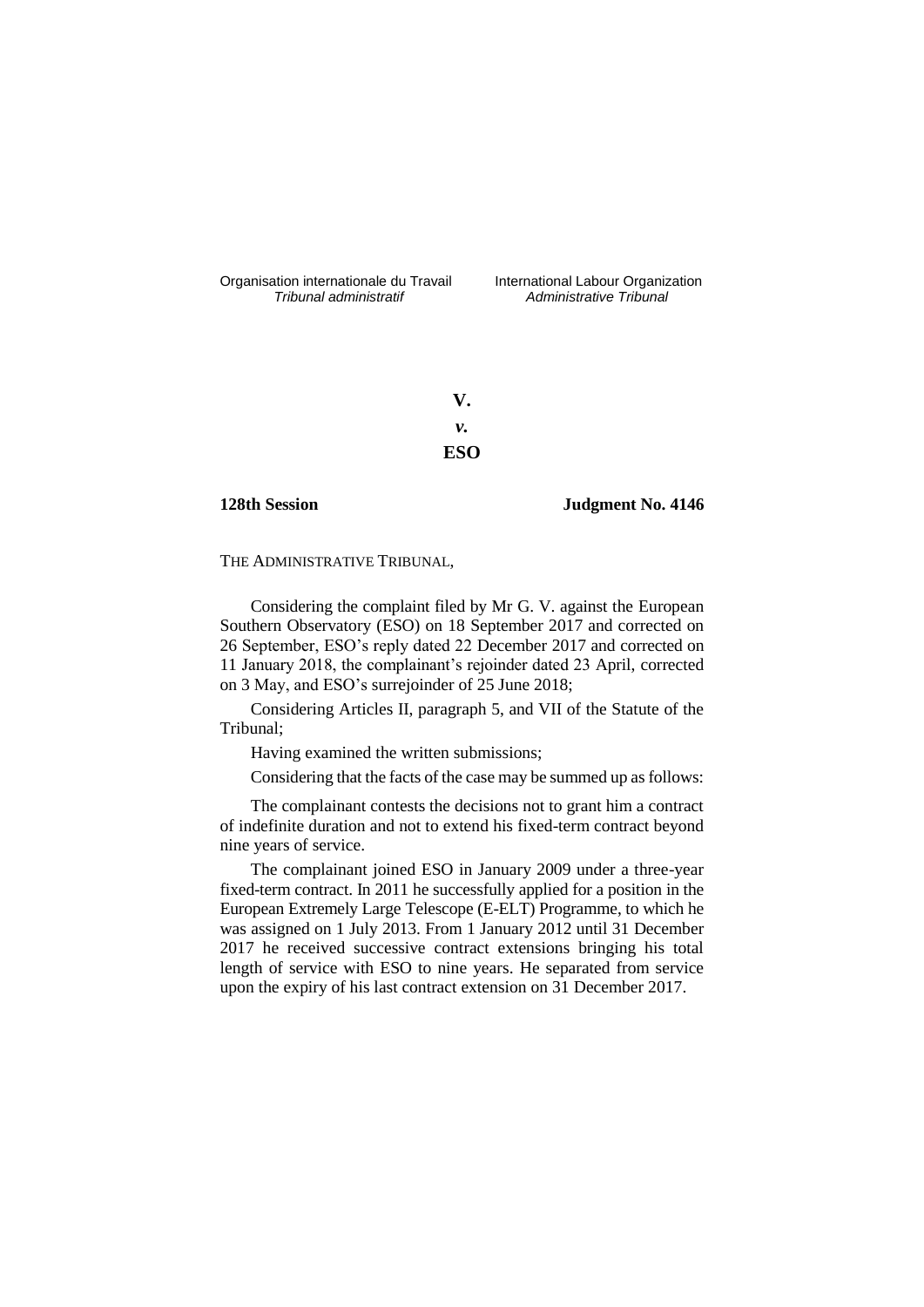In April 2014 the complainant was considered for an indefinite contract by the Indefinite Appointment Advisory Board (IAAB). However, he was informed by letter of 22 May 2014 that, following the IAAB's recommendation, the Director General had decided that he would be reconsidered for an indefinite contract in October 2015 at the latest. The stated reason was that he had only recently taken up his position in the E-ELT Programme and that more time was needed before a proper evaluation for the purpose of granting an indefinite contract could be done.

In the event, the complainant was not considered for an indefinite contract in October 2015. He was informed by letter of 26 October 2015 that his case would be reconsidered by the IAAB in April 2016, which would enable his supervisor to monitor more effectively his progress through the achievement of particular objectives, thereby permitting a more accurate and potentially positive review of his performance.

The complainant's performance for 2015 was rated as "Partial performance: partially achieved objectives, and/or needs some improvement in key competencies to fully meet the role requirements". His case was reconsidered by the IAAB in April 2016 but, further to the IAAB's recommendation, the Director General decided that his case would be reconsidered by the IAAB in 2017. The stated reason was that, although the improvements required of him in relation to his visibility and leadership role had been achieved, it was not clear if these improvements could be continuously sustained over a longer-term period, which was an essential factor in the decision to grant an indefinite contract. The 7 June 2016 letter also notified the complainant of the decision to offer him a final extension of his fixed-term contract until 31 December 2017. The complainant's performance for 2016 was rated as "Strong performance: fully achieved objectives, consistently met role requirements and demonstrated key competencies".

The granting of an indefinite contract to the complainant was again considered by the IAAB in June 2017. In May 2017, in the run-up to the IAAB's June meeting, the complainant's supervisor recommended against granting him an indefinite contract. By a letter dated 20 June 2017, which is the impugned decision, the complainant was notified of the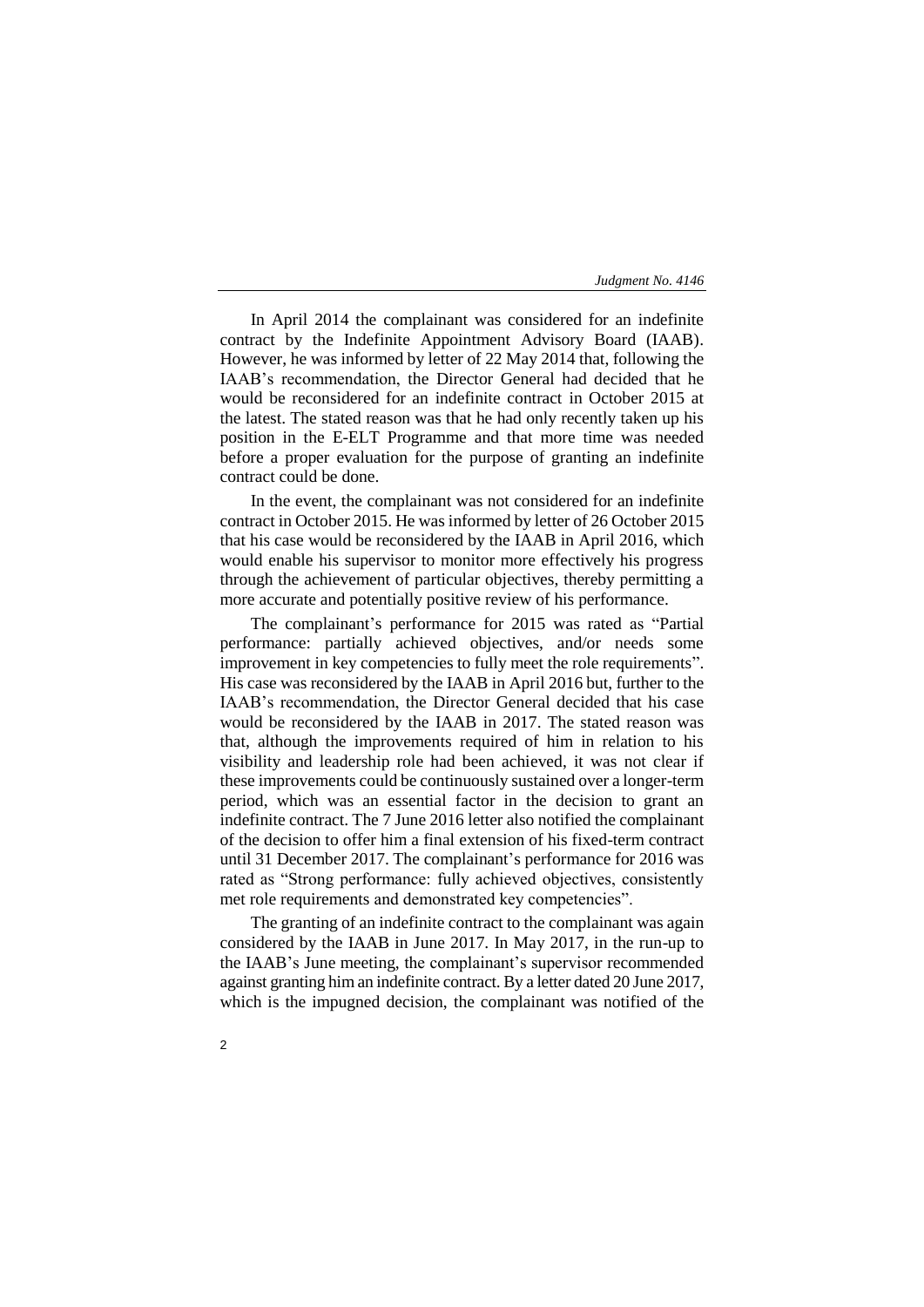Director General's decision, taken further to the IAAB's recommendation, not to award him an indefinite contract for the reason that he had not observed in a consistent manner the improvements needed to perform the role of his position and could not continuously sustain them at the expected level over a longer-term period. By the 20 June 2017 letter, the complainant was also notified of the decision not to extend his fixed-term contract beyond the nine-year service limit and thus to allow it to expire on 31 December 2017.

The complainant asks that the impugned decision of 20 June 2017 be quashed and that he be granted a contract of indefinite duration. Alternatively, he asks that ESO be "committed to decide the case again", observing the Tribunal's findings, and to initiate the process for granting him an indefinite contract at the IAAB or, at the very least, a contract extension for a period of three years.

ESO asks the Tribunal to dismiss the complaint as irreceivable for failure to exhaust internal remedies and unfounded.

# CONSIDERATIONS

1. The complainant requests an oral hearing under Article 12, paragraph 1, of the Tribunal's Rules but the parties have presented ample submissions and documents to permit the Tribunal to reach an informed decision on the case. The request for an oral hearing is therefore refused.

2. The letter of 20 June 2017, which was issued by the Head of Human Resources on behalf of the Director General, informed the complainant of two decisions regarding his employment with ESO. The first was that after careful examination and discussion by the IAAB and following its recommendation, the Director General had decided not to award him an indefinite contract. The other decision was that, as an extension of his fixed-term contract as an international staff member of ESO would not be granted beyond the nine-year limit "in accordance with Article R II 1.16 Staff Rules and Regulations", his contract with ESO would come to its natural end on 31 December 2017. In impugning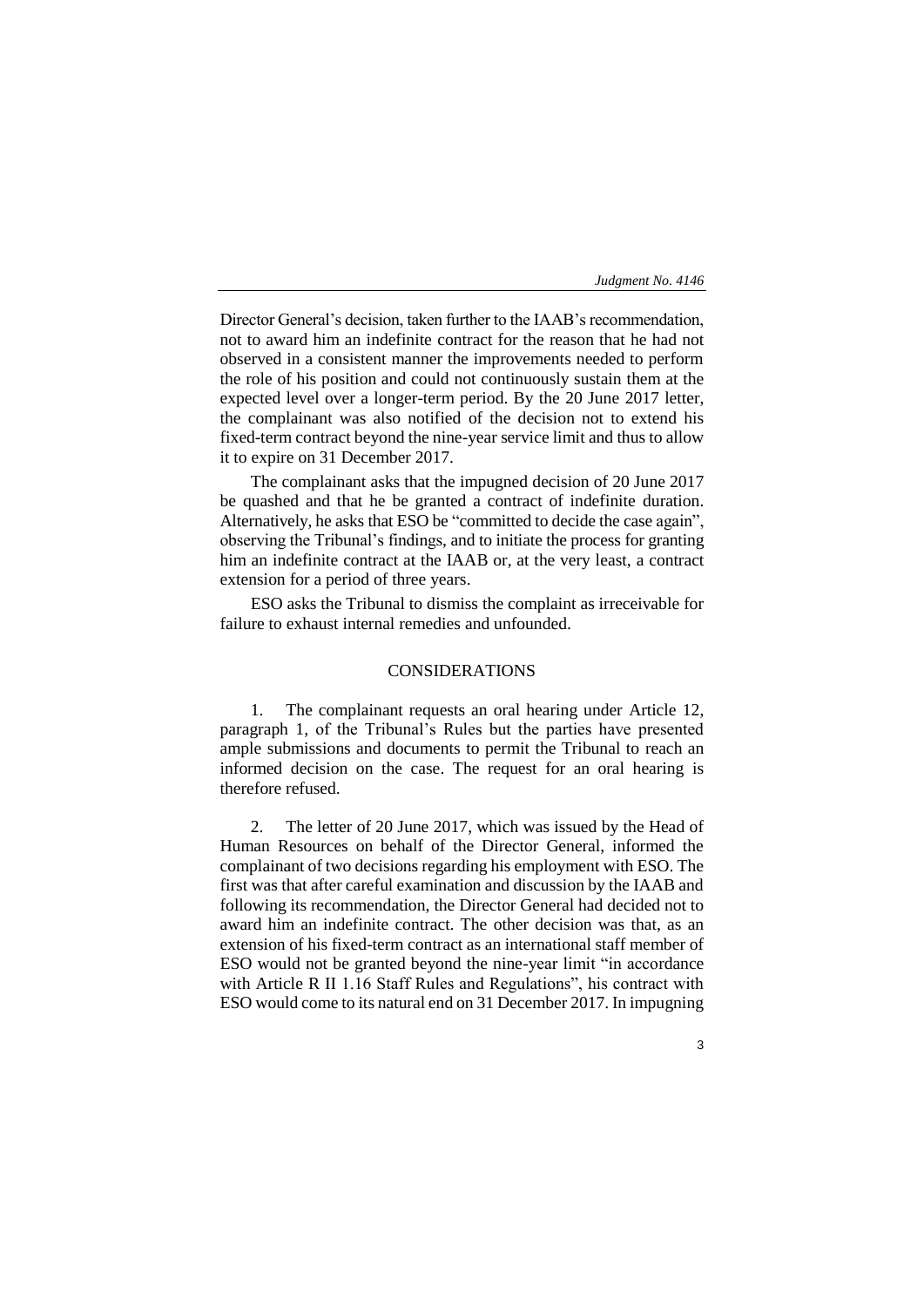these decisions in his complaint, filed on 18 September 2017, the complainant seeks the following relief:

- (1) that the decision of ESO dated 20 June 2017 be quashed;
- (2) that he be granted a contract of indefinite duration;
- (3) alternatively, that "ESO is to be committed to decide the case again observing the Administrative Tribunal's findings and to enter into proceedings to grant an indefinite contract at the IAAB";
- (4) or, otherwise, that he be granted a contract extension for another three years beginning on 1 January 2018.

3. The case law of the Tribunal states that an organisation enjoys wide discretion in deciding whether or not to renew a fixed-term appointment and, *a fortiori*, whether to convert it into an indefinite one. Although the exercise of such discretion is not unfettered, it is subject to only limited review, as the Tribunal will respect the organisation's freedom to determine its own requirements. Accordingly, the Tribunal will only set aside such decisions if they were taken without authority or in breach of a rule of form or of procedure, or if they rested on an error of fact or of law, or if some essential fact was overlooked, or if there was abuse of authority, or if clearly mistaken conclusions were drawn from the evidence (see, for example, Judgment 3772, under 5).

It is within the Tribunal's purview to quash the decisions that are challenged, if they are vitiated by any of the deficiencies described above. However, given that a decision whether or not to renew a fixedterm appointment or whether to grant a contract of indefinite duration is within the Director General's wide discretion, the Tribunal will not order ESO to grant the complainant either of the contracts that he seeks in his second and fourth claims for relief.

4. ESO raises receivability as a threshold issue. It contends that the decision which the complainant impugns was not a final decision so that he did not exhaust the internal means of redress before he filed his complaint, as Article VII, paragraph 1, of the Tribunal's Statute requires. The case law states that in order to satisfy this requirement a complainant must not only follow the prescribed internal procedure for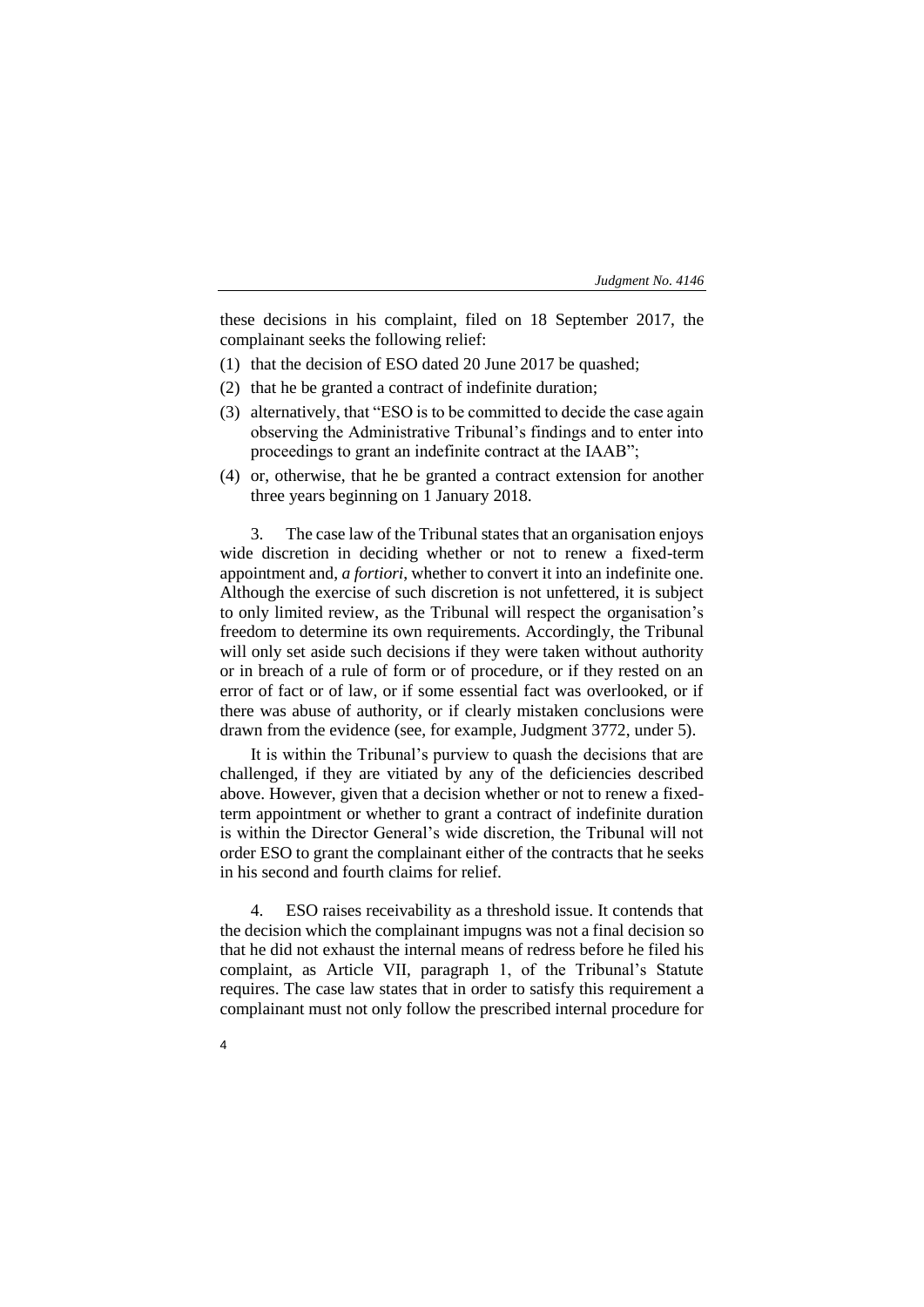appeal but she or he must follow it properly and observe any time limit that may be set for the purpose of that procedure.

5. Article VI 1.01 of the ESO Staff Rules gives every member of personnel the right to appeal against any decision of the Director General. Under Article VI 1.03 of the Staff Rules, such an appeal shall be first made to the Director General who must consult a Joint Board before taking a final decision, which is appealable to this Tribunal pursuant to Article VI 1.04 of the Staff Rules. However, Article VI 1.02 of the Staff Rules provides three exceptions to this appeal procedure, the second of which refers to decisions "not to renew or extend a contract". The complainant states that the impugned decision falls under this exception which means, in effect, that it was not subject to an appeal to the Director General but appealable directly to this Tribunal. He notes that, at its conclusion, the letter of 20 June 2017 stated that he should regard it as the official notification in accordance with Articles R II 6.01 b) and R II 6.03 of the Staff Regulations that govern the extension of a fixed-term contract.

6. ESO disputes that the decision not to grant the complainant an extension of his contract beyond nine years is exempted from the internal appeal procedure by virtue of the provision in Article VI 1.02 of the Staff Rules referred to above. It moreover states that it is questionable whether the complaint is directed against that decision. The Tribunal notes that in the impugned decision (contained in the letter of 20 June 2017) ESO itself treated the decision as addressing, among other things, whether there should have been "an extension of [the complainant's] fixed-term contract". Moreover, it is evident from the complainant's claims for relief set out in consideration 2 above that he is also challenging that decision, which is therefore receivable in the Tribunal pursuant to the second exception in Article VI 1.02 of the Staff Rules and Article VII, paragraph 1, of the Tribunal's Statute.

7. ESO argues that the decision not to grant the complainant a contract of indefinite duration does not fall under the exception in Article VI 1.02 of the Staff Rules. It points out that this decision and the decision not to grant him an extension of contract beyond the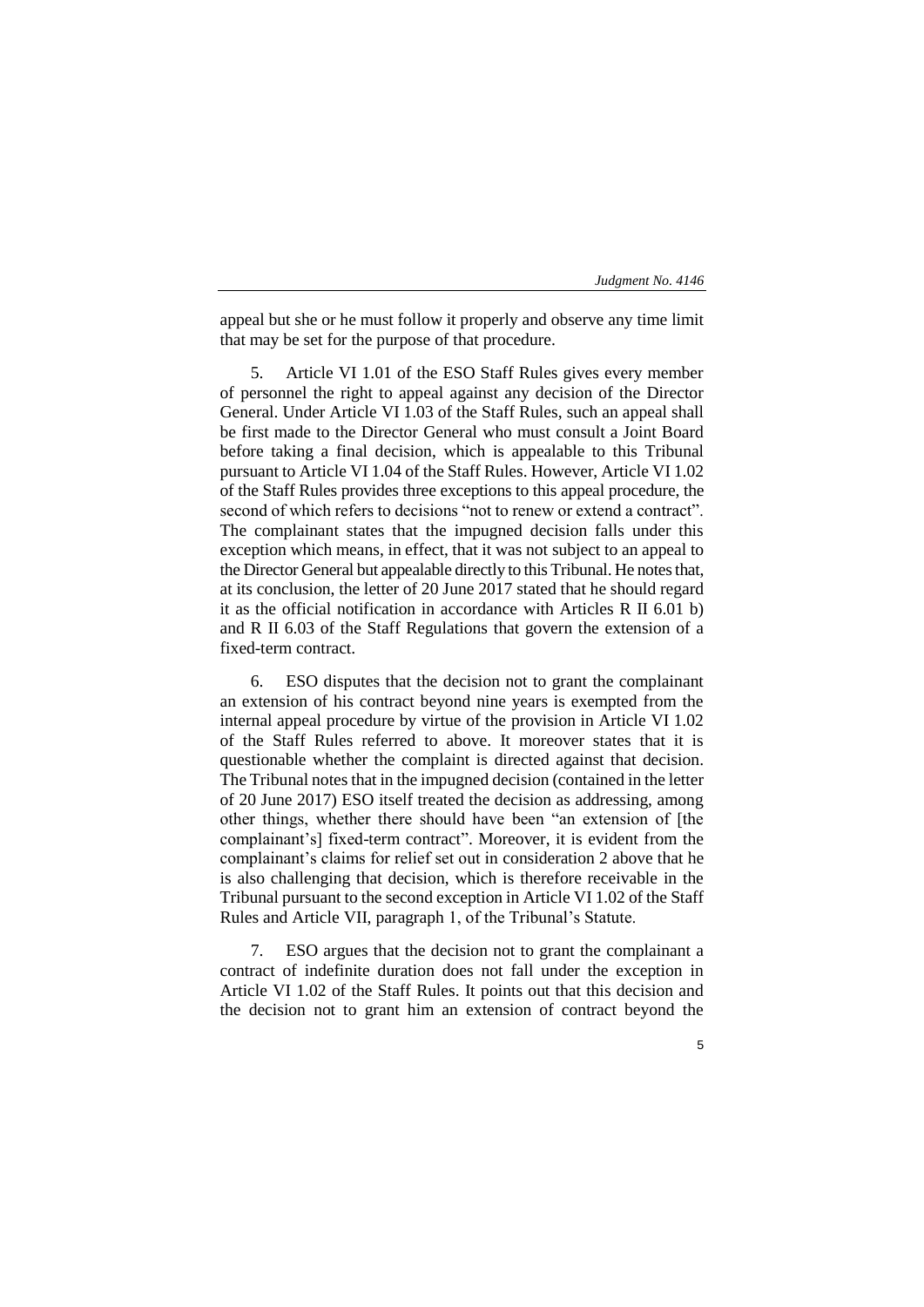statutory nine years' limit are governed by different provisions: the former by Article R II 1.17 and the latter by Article R II 1.16 of the Staff Regulations. ESO submits that the wording and structure of these provisions do not permit treating the grant of an indefinite contract as a conversion or continuation of a preceding fixed-term appointment for the purpose of receivability and that, therefore, the grant of an indefinite contract does not fall within the exception concerning decisions "not to renew or extend a contract" in Article VI 1.02 of the Staff Rules.

8. As a precursor to reproducing Articles R II 1.16 and R II 1.17 of the Staff Regulations, it is observed that in his first fixed-term contract with ESO the complainant agreed, among other things, that "[t]he contract is subject to the provisions of the Staff Rules and Regulations and to changes of statutory elements as well as to all other relevant official instructions". This means that the applicable version of the Staff Regulations when the impugned decision was given and when the complainant filed his complaint was that which was in force as from 1 January 2017. Articles R II 1.16 and R II 1.17 of that version state as follows:

## "R II 1.16 **Duration of contracts**

Except as provided for in Article R II 1.17, staff members shall receive on appointment a fixed-term contract of not more than three years duration. This contract may be extended for not more than 3 years' duration, once or more often, but shall not exceed a total period of 9 years. The Director General may exceptionally grant one fixed-term contract beyond the limit of 9 years.

#### R II 1.17 **Indefinite Contract**

6

A new contract of indefinite duration may be granted after 4 years' service if the nature of the post and the qualification of the Staff Member justify it and on conditions and definitions laid down by the Director General. Exceptionally, the Director General may offer such a contract at the time of initial appointment or before the expiration of the period.

The Staff Rules and Regulations, valid at the date of the signature of the contract, are applicable including any later statutory amendments which may be duly made thereto.

Unless otherwise stated in the contract, a new contract of indefinite duration shall not be subject to the provisions regarding the probation period, medical examinations as well as to the allowances, benefits and payments granted on taking up duty."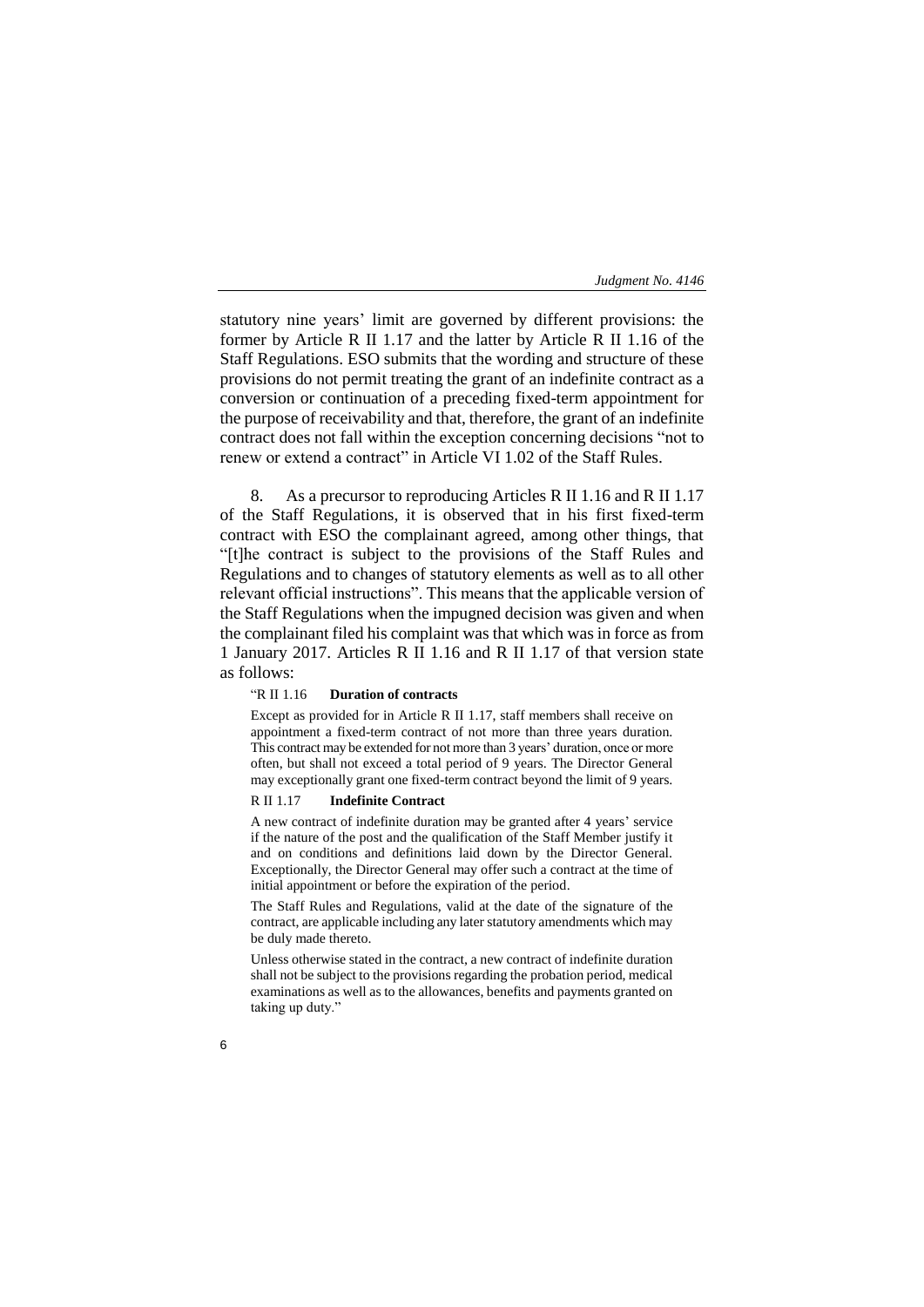9. Article R II 1.17 refers to a contract of indefinite duration as a new contract. The grant of such an appointment is not therefore comprehended by the exception under Article VI 1.02 of the Staff Rules. The complainant should have pursued an internal appeal against the decision not to grant him a contract of indefinite duration. He did not. Accordingly, this aspect of his complaint is irreceivable under Article VII, paragraph 1, of the Tribunal's Statute.

10. The complainant contends that the decision not to grant him an extension of his fixed-term contract is vitiated by what amounts to an error of law, a misuse of power, a failure to act fairly, in good faith and in the interest of transparency, and a breach by ESO of its duty of care towards him. The Tribunal recalled, in Judgment 3861, under 9, that the principle of good faith and the concomitant duty of care require international organisations to treat their staff with due consideration in order to avoid causing them undue injury, and that an employer must consequently inform officials in advance of any action that may imperil their rights or harm their rightful interests. The Tribunal has also observed that in order for there to be misuse of authority, it must be established that the decision rested on considerations extraneous to the organisation's interests and that the staff member alleging abuse of authority bears the burden of establishing the improper purpose for which the authority was exercised (see, for example, Judgment 3193, under 9). The Tribunal discerns no evidential basis to hold that the decision not to extend the complainant's fixed-term contract of employment beyond the nine-year service limit is vitiated by a misuse of power, a breach by ESO of its duty of care towards the complainant or a failure to act fairly, in good faith, or in the interest of transparency. These pleas are unfounded.

11. Regarding the vitiating error of law, the complainant argues that the impugned decision wrongly stated that there was a nine-year service limit for international staff under fixed-term contracts pursuant to Article R II 1.16 and that, therefore, his contract was not to be extended beyond the nine-year limit. He states that when he joined ESO in January 2009 the total service limit under fixed-term contracts was twelve years, not nine, as the impugned decision stated. He refers to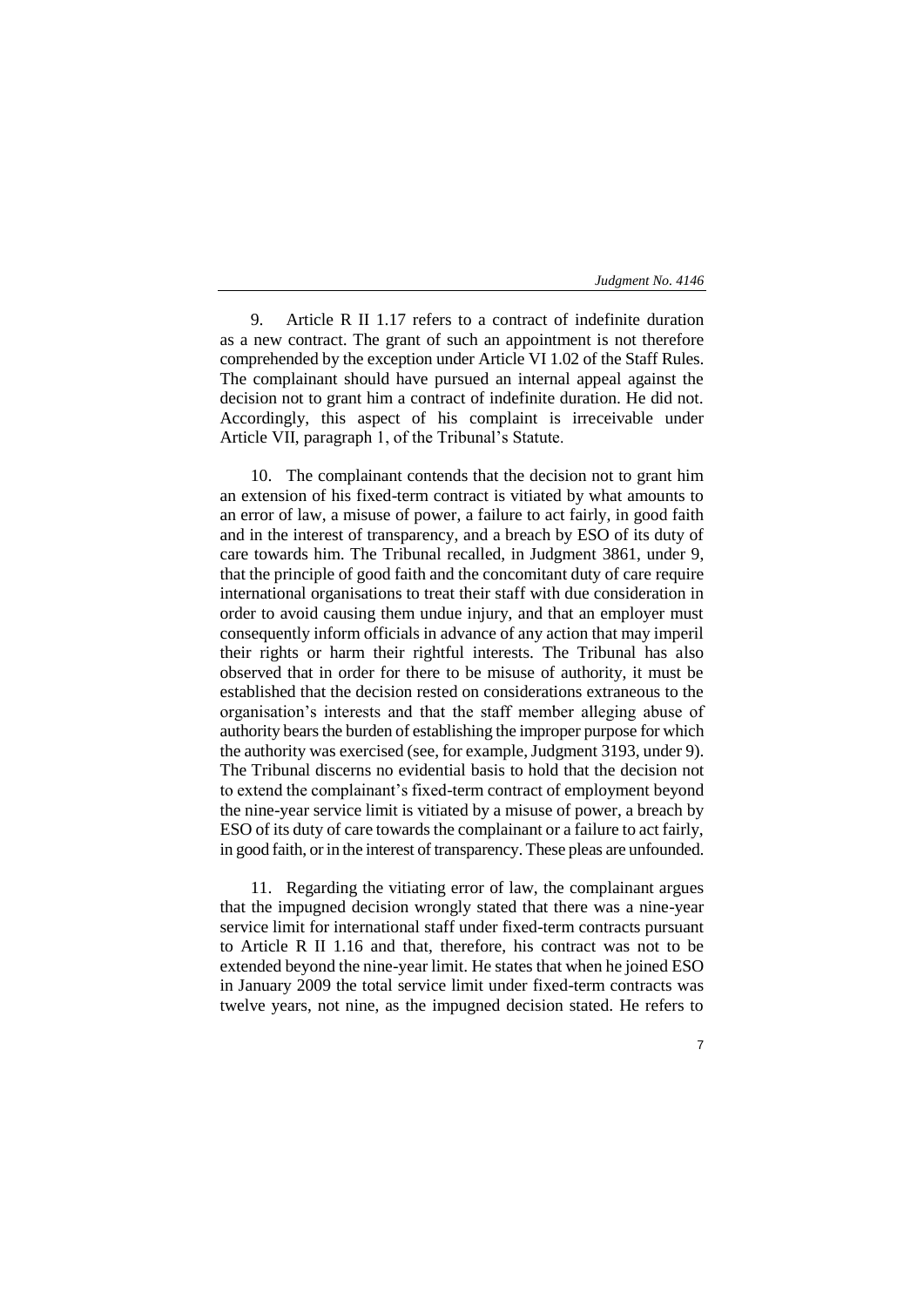Article R II 1.16 of the Staff Regulations then in force, which relevantly stated that "[s]taff members shall receive on appointment a fixed-term contract of not more than 3 years duration. This contract may be extended for not more than 3 years' duration, once or more often, to cover a total period of up to 12 years". He submits that he is entitled to the benefit of this provision pursuant to the doctrine of acquired rights. This submission fails, as the complainant had agreed in his first contract with ESO that his appointment was subject to the provisions of the Staff Rules and Regulations and to changes of statutory elements, as well as all other relevant official instructions. Since this term was incorporated by reference into his succeeding contracts the applicable provision at the material time was the version of Article R II 1.16 of the Staff Regulations that was in force as from January 2017. Under it, nine years was the total time of service for the complainant who was serving under fixed-term contracts. There was, therefore, no error when the impugned decision so stated. The complainant's plea of a vitiating error of law therefore fails.

12. In the foregoing premises, the complaint is in part irreceivable and in part unfounded and will be dismissed.

# DECISION

For the above reasons,

The complaint is dismissed.

In witness of this judgment, adopted on 22 May 2019, Mr Giuseppe Barbagallo, President of the Tribunal, Mr Michael F. Moore, Judge, and Sir Hugh A. Rawlins, Judge, sign below, as do I, Dražen Petrović, Registrar.